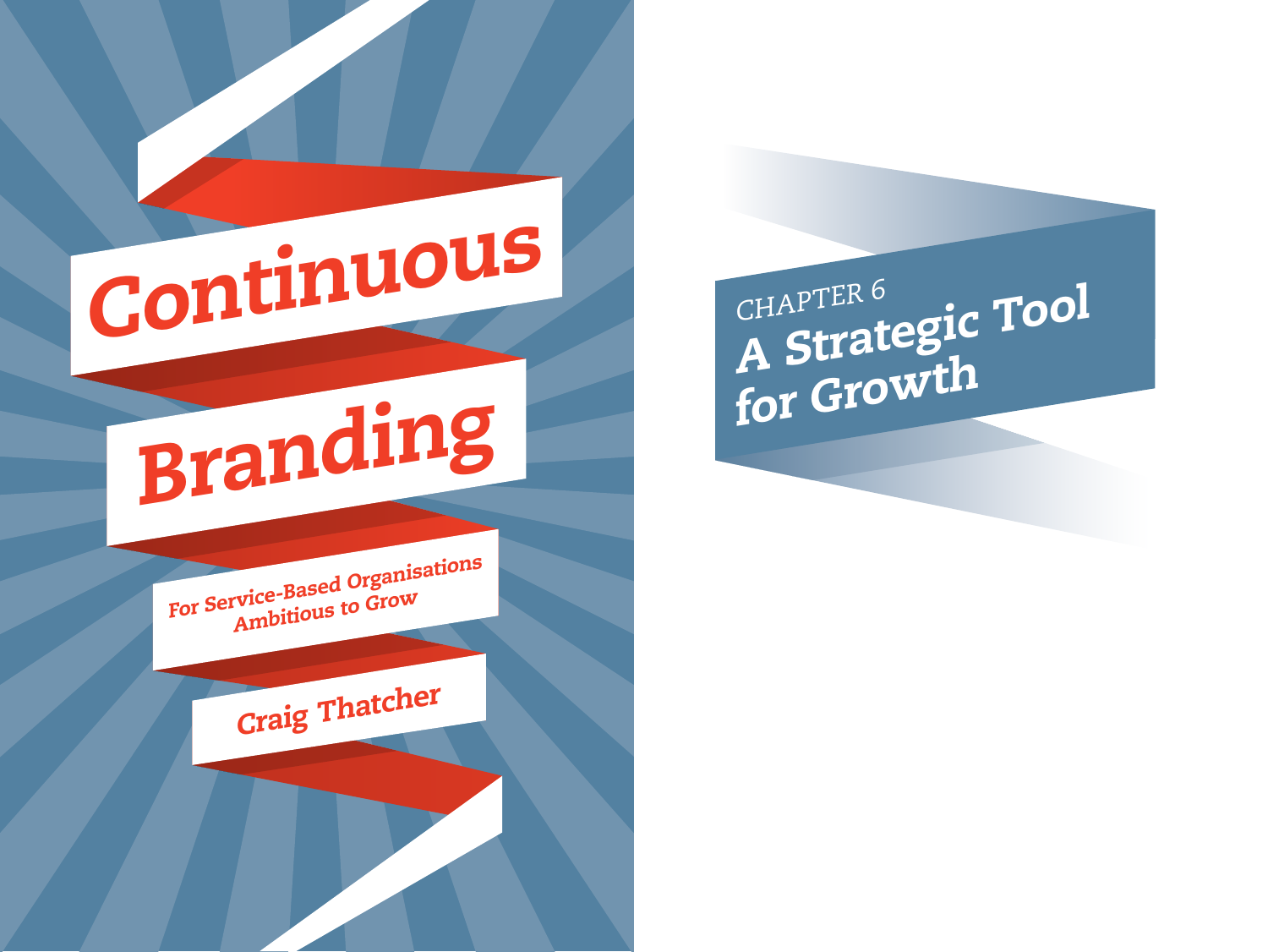Copyright © 2019 Craig Thatcher.

All rights reserved. No part of this publication may be reproduced, stored in a retrieval system, or transmitted, in any form or by any means without the prior written permission of the publisher, nor be otherwise circulated in any form of binding or cover other than that in which it is published and without a similar condition being imposed on the subsequent purchaser.

Printed in the United Kingdom and published simultaneously in electronic format.

First edition, 2015

ISBN: 978-0-9932168-1-7

A catalogue record for this book is available from the British Library.

The flow of the world economy influences everything, whilst the arrival of new technologies and changes in legislation cause more obvious buffeting.

In the UK, the self employed and entrepreneurial start-ups proliferate and they are targeting ever smaller market segments. This means that most markets with low barriers to entry are being turned upside down and shift relentlessly.

Against this backdrop, it's vital to keep growing because a growing organisation is dynamic, forward looking and creates more opportunities for everyone – a far better place for you and your people, your clients, as well as your suppliers and shareholders.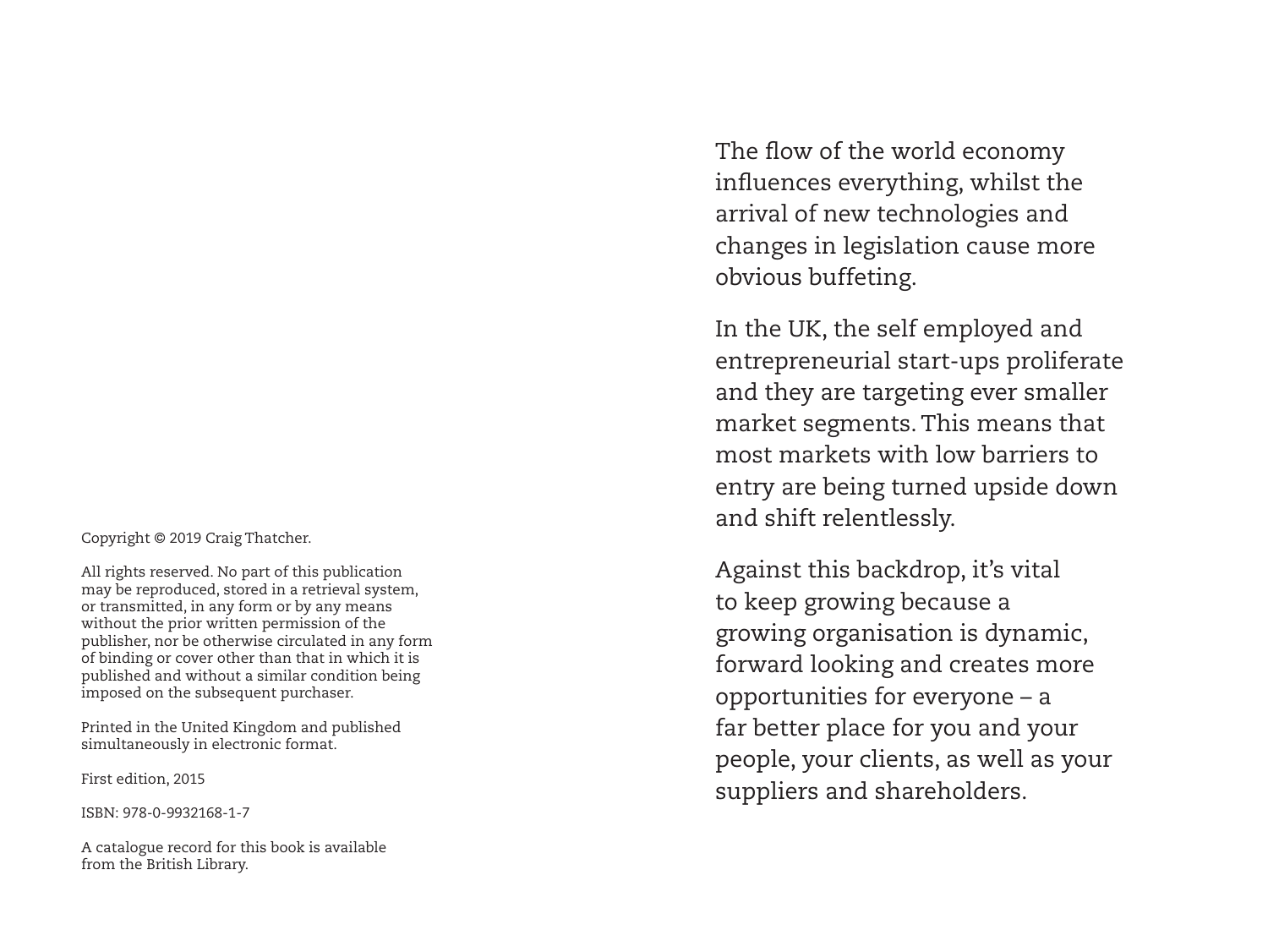It upsets me when I see brand owners of servicebased organisations wasting their time, effort and money when I know they're ambitious for growth and they're still not achieving it. They don't recognise that a different way of doing things could make a big difference to how consistently they might grow in the future.

Having helped many of my clients over the years to understand the power of branding and how to use it better, I wanted to find a way of reaching out to more people so they could achieve greater performance and success by growing more easily and more consistently. In this chapter, I show why the best service-based organisations grow so consistently whilst others don't and what they're actually doing to achieve it. Successful ones already recognise that branding and design are essential components for growth and innovation regardless of their size. Yet service is still under valued as a key differentiator by many. Receiving excellent service makes people feel fantastic and creates the most memorable of experiences. Of course, the reverse is also true.

Over the last few years, I've asked searching questions of my clients of all sizes from start-ups to multinationals, then looked for common patterns in their responses, their thinking, behaviour and communication that I could attribute to only the most successful. I've had to look deep because the differences between the best and the rest are often small, just like in the world of sport where the margins between winners and losers are slim.

I've reviewed independently commissioned research papers and reference materials by trade associations on service performance, design and branding to establish whether the patterns I observed in my most successful clients were mirrored elsewhere.

I found that all the most successful organisations grow consistently and sustainably because they join all the important elements neatly together. They also appreciate that providing excellent service is an ideal way to differentiate their brands from their competitors.

Then I set myself a challenge – to find an easy way to explain it all that would make a real difference. At a basic level this had to be by linking an organisation's strategy to its clients, to its leader and its people as well as its suppliers. In a simple and straightforward way that everyone could understand and support. At the next level it needed some form of 'glue' that would reinforce the links, making them rigid and stronger together. It seemed especially important for the leaders and senior management to 'get it and use it' because they set a company's whole tone and culture. It had to be practical and accountable and definitely could not include 'management speak' or 'marketing gobbledegook'.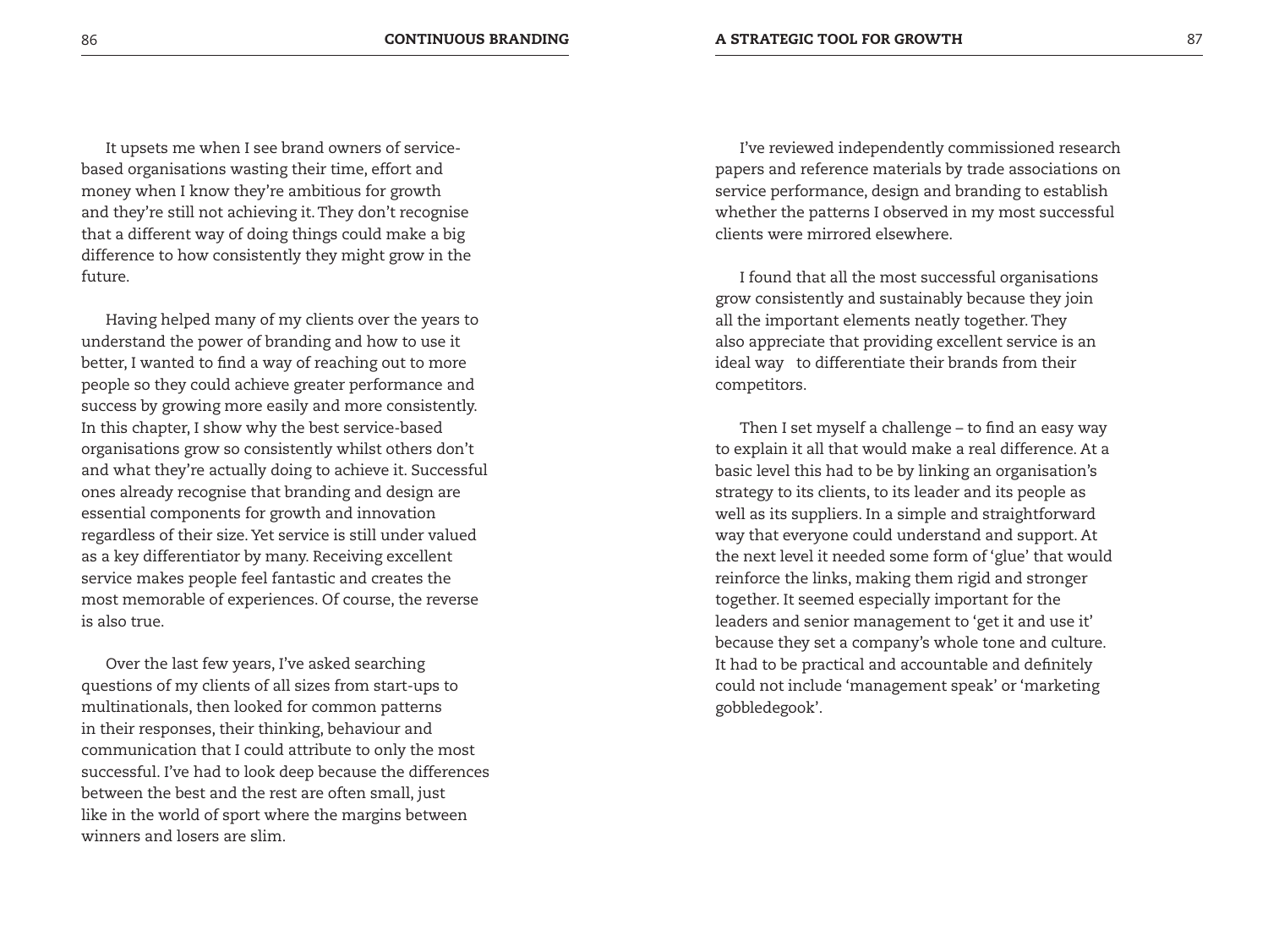I wanted to share this in a form that you could adapt and use for your own advantage. The reason you have to be able to modify it for yourself, rather than take it without changing anything is because you may be in a business-to-consumer market, a business-tobusiness one or have to operate in both at the same time and so face different issues. I know it's popular to say there's no difference between B2B and B2C because it's all P2P (people-to-people), but we all know that's not entirely true.

The other reason is that I've never come across two service-based organisations needing the same advice and guidance at precisely the same time. Each is unique, despite any superficial similarities. That's why the whole area of service branding is so challenging, so exciting and also so rewarding. The final reason is that whilst it's easier to identify what needs to change from the outside, for change to last it has to grow from the inside.

I want to encourage you to look at your own particular situation from a new perspective and then to think differently. Then introduce changes that make a difference over the long term. I'm not suggesting that you must fundamentally change everything you do. Nor is this about costing you a fortune or demanding that you hire expensive people whose skills set you don't

understand. So given everything so far, this led me to develop the strategic tool of 'Continuous Branding' with five principles that I'll share with you in the next chapter.

But first a word of warning. Don't expect Continuous Branding to paper over fundamental problems. It won't make up for fuzzy goals, poor leadership, an uncompetitive, inconsistent or over priced service, a weak structure or demoralised people.